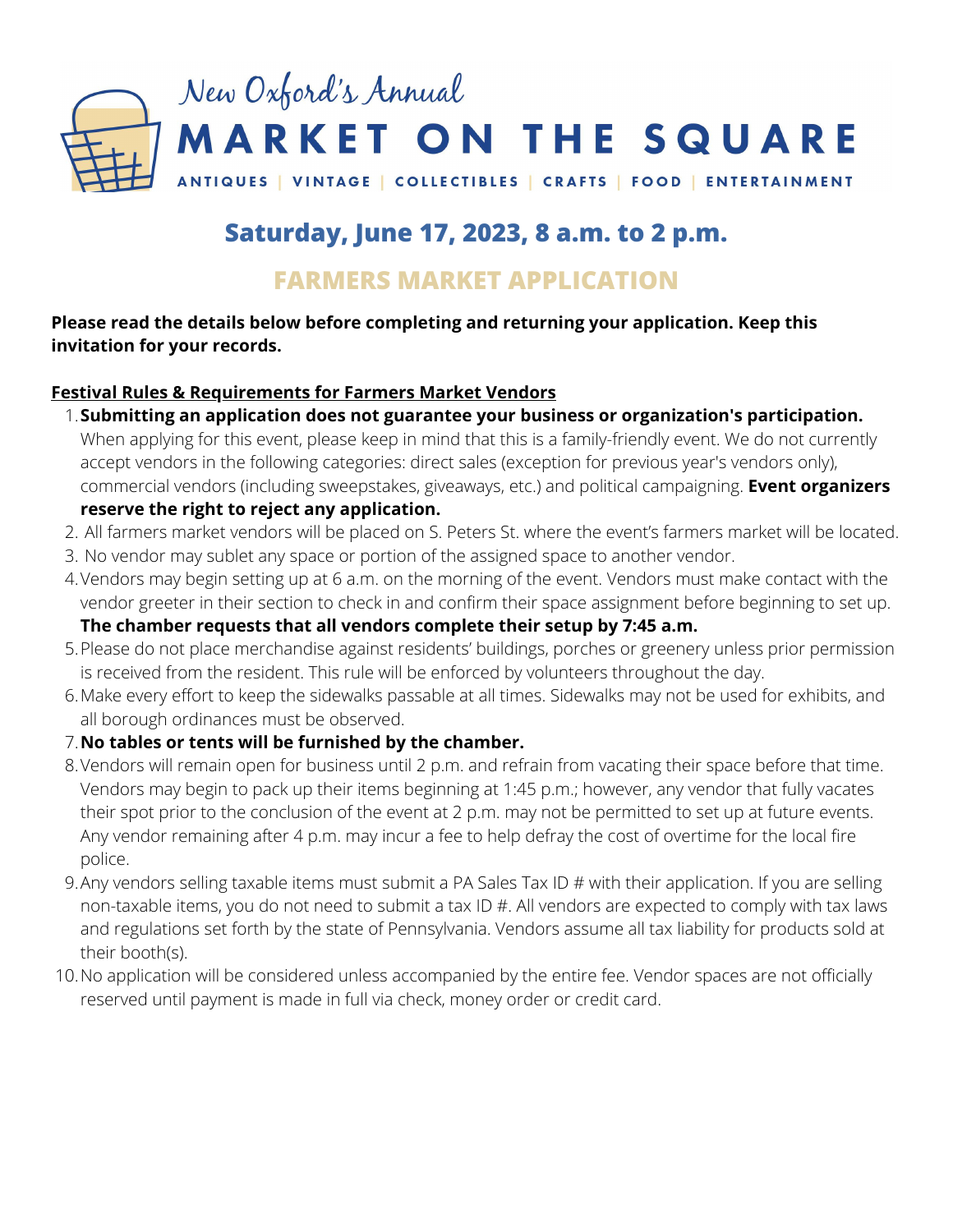### **Vendor Fee Information:**

There are two options available for farmers' market vendors:

- $\bullet$  10x10 section \$40
- $\bullet$  10x20 section \$70

The spaces are \$40 or \$70 (see above) if application and payment is postmarked by May 31, 2023. Applications will not be accepted after Wednesday, June 14, 2023. Any application submitted within one week of the registration deadline must be paid via money order or credit card. No applications should be mailed within a one week window of the registration deadline. If it is within the one week window, please email your application. No day-of vendor applications will be accepted.

## **\*Apply and pay by July 18, 2022 and take a \$10 discount off your vendor fee! \*Applications and payment postmarked June 1, 2023 or later: \$70 (includes late fee)**

#### **Additional Important Information:**

Confirmation of location and space number will be sent via email or mail by Friday, June 2, 2023.

To cancel a contract, vendors must send a request in writing AT LEAST 10 days in advance to be **considered.** Refunds are not guaranteed.

**NO CALL/NO SHOW POLICY:** If you need to make a last minute cancellation, please give us a call at (717) 624-2800 or email us at *info@newoxford.org* if at all possible so that we can make adjustments to spacing as needed. Vendors that no call, no show the day of the event, except in the case of an emergency, will not be invited back to participate at future Chamber events.

Vendors failing to observe the aforementioned rules, found conducting themselves in a fraudulent or objectionable manner, or becoming offensive to officials, other vendors or attendees will be asked to remove their merchandise IMMEDIATELY and leave the event with their fee forfeited.

In case of rain, the show will continue unless the weather is severe. **Vendors' fees will not be refunded based on weather conditions.** We suggest bringing clear plastic drop cloths in the event of rain.

The New Oxford Chamber and the residents of New Oxford will not be responsible for any injury or loss that may arise or come to the lessee or their employees or their property from any cause whatsoever while said persons are in the New Oxford Borough. No insurance will be provided as this is the responsibility of the dealer/lessee.

## **\*Signing the attached application (pg.3) signifies the exhibitor consents to all rules and regulations. Please keep this agreement for your records and submit the attached application with full payment, including any additional fees (late) if applicable.**

The Chamber and the residents of New Oxford look forward to your participation in our 67th Annual Market on the Square. We hope you have a successful day and pleasant visit to our town.

Sincerely, **Market on the Square Committee** *New Oxford Area Chamber of Commerce*